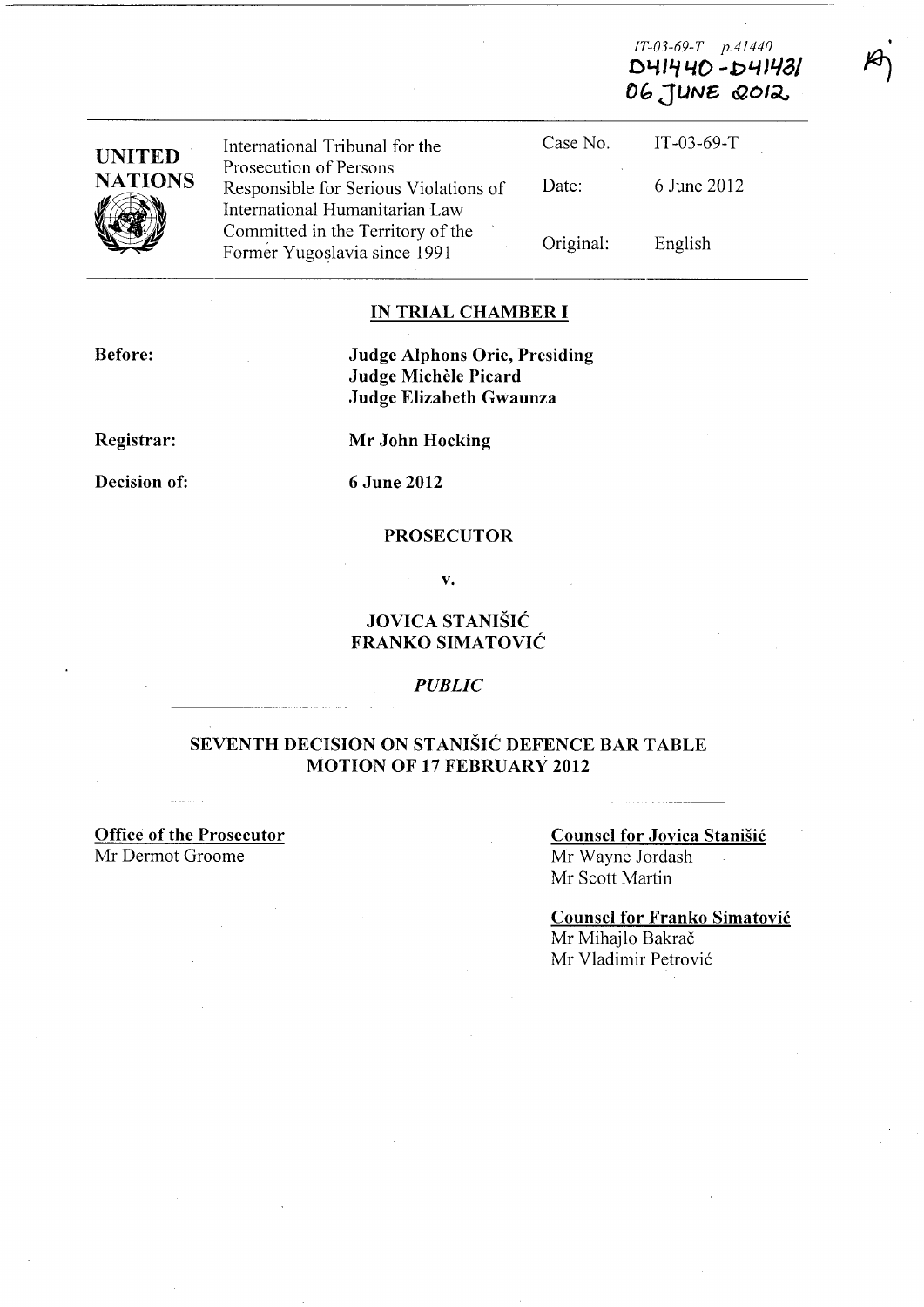*IT-03-69-T p.41439·* 

# **PROCEDURAL HISTORY**

1. On 17 February 2012, the Stanišić Defence ("Defence") filed the Stanišić Motion for Admission of Documents through the Bar Table, by which it requested the admission into evidence of 674 documents from the bar table ("Motion").<sup>1</sup> On 23 March 2012, the Prosecution filed a response to the Motion ("Response").<sup>2</sup> The Simatović Defence did not respond to the Motion.

2. On 23 May, the Chamber issued the First Decision on the Defence Bar Table Motion of 17 February 2012 ("First Decision"). The Chamber refers to the First Decision for the procedural history and submissions of the parties in respect of the Motion.

3. On 31 May 2012, the Chamber sent an informal communication to the Parties seeking information regarding the document bearing Rule 65 *ter* no. 1 D02416. On 4 June 2012, the Chamber sent an informal communication to the Parties seeking information regarding the documents bearing Rule 65 *ter* nos 1D02499, 1D03493, 1D03510, 1D03516, 1D03517, and 1D03519.

# **APPLICABLE LAW**

4. The Chamber recalls and refers to the applicable law as set out in its First Decision.<sup>3</sup>

# **DISCUSSION**

5. In the present Decision, the Chamber will deal with three out of the nine categories of documents included in the Third Bar Table Chart, namely (a) RSK (SAO Krajina and SAO SBWS); (b) Bosanski Šamac; and (c) Other. <sup>4</sup>

*a. RSK (SAO Krajina and SAO SBWS)* 

6. The Prosecution objects to admission of the documents bearing Rule 65 *ter* nos 1D02297, 1D02250, 1D02255, 1D02098, 1D02526, 1D02104, 1D02105, 1D02262, 1D01631, 1D03498, 1D01343, 1D03936, 1D02566, 1D02565, 1D02569, and 1D02416 on the basis of provenance.<sup>5</sup> The

 $\overline{1}$ Stanišić Motion for Admission of Documents through the Bar Table, with Confidential" Annexes A, B, and C, 17 February 2012.

 $\overline{2}$ Prosecution Response to Stanišić Motion and Additional Motion for Admission of Documents into Evidence through the Bar Table, with Confidential Annexes A and B, 23 March 2012.

 $\overline{3}$ First Decision, paras 9-10.

 $\overline{4}$ See Motion, Confidential Annex C, pp. 69-116, 135-147.

<sup>5</sup> Response, Confidential Annex A, pp. 378-380, 388-389, 394-398, 399-400, 403-405, 407-409, 415.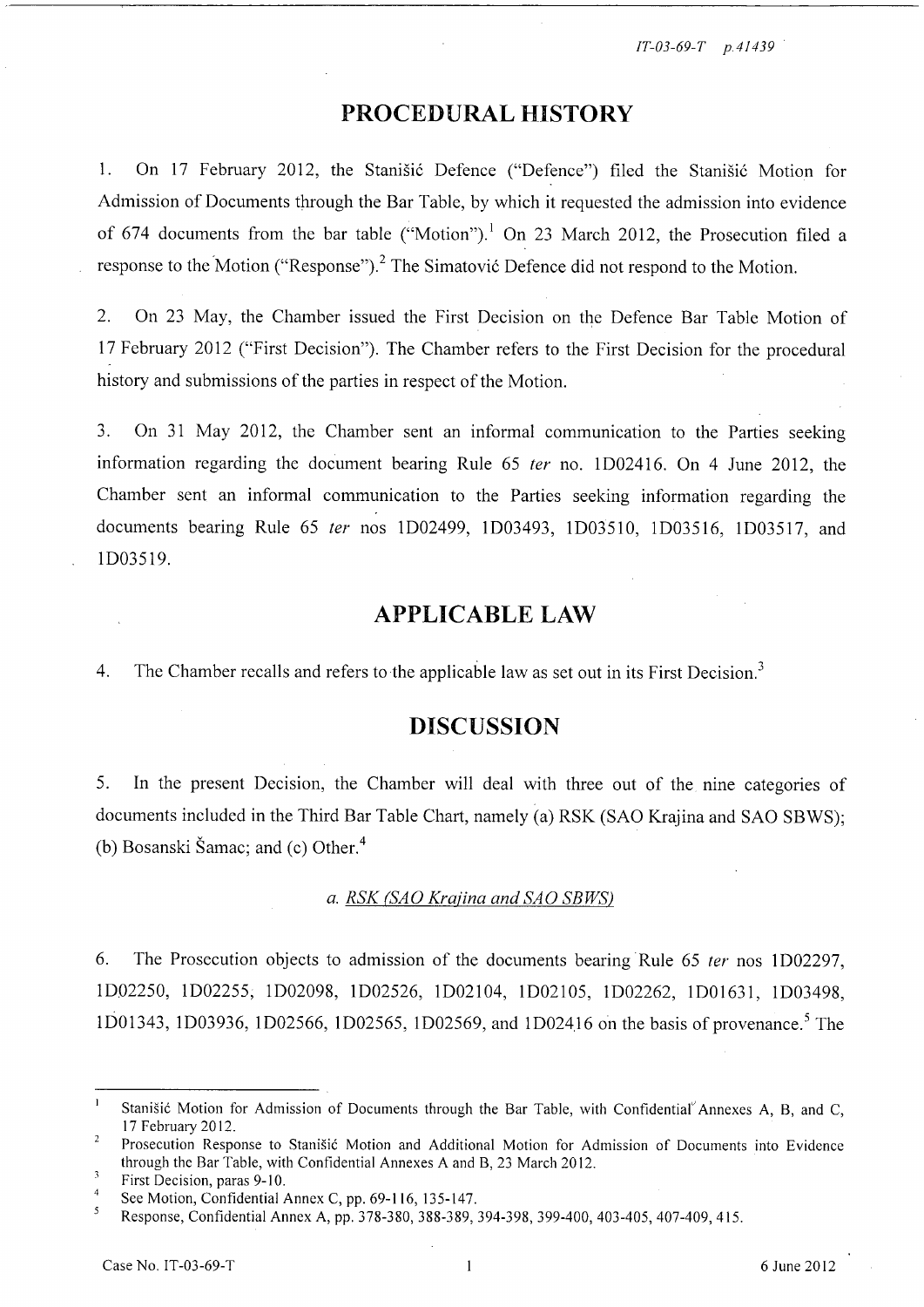#### *!T-03-69-T p.41438*

Prosecution's submissions amount to objections on grounds of authenticity.<sup>6</sup> Whilst authenticity is one of the factors to be considered when assessing the reliability of evidence for admissibility purposes, Rule 89 (C) of the Tribunal's Rules of Procedure and Evidence ("Rules") does not require "absolute proof" of authenticity.<sup>7</sup> However, the Chamber is not satisfied that it has sufficient indicia of the authenticity of the document bearing Rule 65 *ter* no. lD02262, which is an undated, unsigned, and unstamped page containing.a few typewritten phrases. As such, the Chamber denies admission of this document. In relation to the document bearing Rule 65 *ter* no. 1 D02416, the Chamber sought and received further clarification on the document through informal communications. The document's admission will be discussed at a later stage. The Chamber finds that on face value each of the other aforementioned documents in this category bears sufficient indicia of authenticity and reliability to meet the standard for admission from the bar table.

7. The Prosecution objects to the admission of the documents bearing Rule 65 *ter* nos lD02499, 1D03493, 1D03510, 1D03516-1D03517, and 1D03519 on the basis of provenance pending receipt of an "official version" of the documents, for which the Defence has indicated that the origin is "Republic of Croatia and National Wars Book".8 Through informal communications on 4 and 5 June 2012, the Chamber learned from the Defence that the document bearing Rule 65 *ter* no. 1D02499 was not in fact obtained from the "Republic of Croatia and National Wars Book", but rather that the document's origin is to be determined. The Chamber finds that on face value this document bears sufficient indicia of authenticity and reliability to meet the standard for admission from the bar table, but instructs the Defence to upload a corrected translation of the document, as the translation currently provided appears to be out of order. The Defence also provided original versions of the documents bearing Rule 65 *ter* nos lD03510, lD03516-1D03517, and lD03519, which the Chamber will admit. Finally, the Defence was unable to provide the original version of the document bearing Rule 65 *ter* no. lD03493, the admission of which the Chamber will deny.

8. The Prosecution objects to the admission of the documents bearing Rule 65 *ter* nos lD02235, 1 D02454, and 1 DO 1231, again on the basis that it has received insufficient information as to provenance, because each comes from a "private collection".<sup>9</sup> The Chamber recalls that these

<sup>6</sup>  See for comparison the Prosecution's objections "on grounds of authenticity" to documents bearing Rule 65 ter nos. 1D02251, 1D01998, 1D01999, 1D02221, 1D02224, 1D01986, and 1D02001 (Response, Confidential Annex A, pp. 189, 192-193, 195, 198,202,210,212).

 $\overline{7}$ Second Decision on Stanišić Defence Bar Table Motion of 17 February 2012, para. 7, referring to Decision on Admission into Evidence of P179 and P473, 23 June 2010, para. 4, and decisions cited therein.

 $\mathbf{g}$ Motion, Confidential Annex C, pp. 70-71, 76, 78-79, 85-87; Response, Confidential Annex A, pp. 379-380, 384, 386,393-394. With respect to the document bearing Rule 65 *ter* no. 1003516, the Chamber presumes that in noting "*idem above under 1588*" as to relevance, the Defence in fact intended to note "*idem above under 1558*", and that the Prosecution has understood this indication as such (Motion, Confidential Annex C, p. 86; Response, Confidential Annex A, p. 393).

<sup>9</sup>  Response, Confidential Annex A, pp. 380,408-409.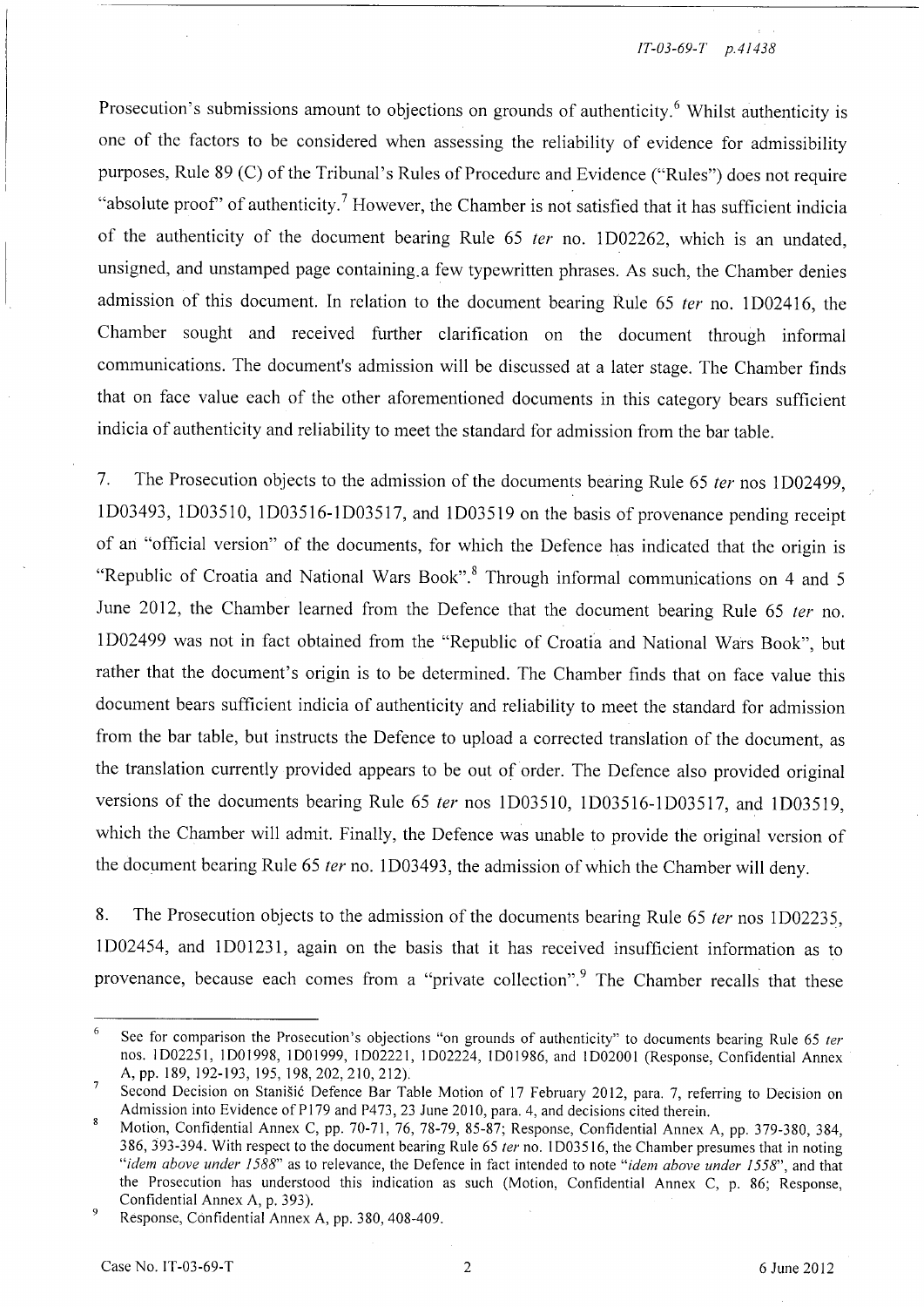documents were marked for identification as D698 on 13 February 2012, D757 on 28 February 2012, and D796 on 8 May 2012, respectively, pending information from the Defence on their origin.<sup>10</sup> The Chamber finds that on face value the documents bear sufficient indicia of authenticity and reliability to meet the standard for admission from the bar table. The Prosecution further objects to the admission of the document bearing Rule 65 *ter* no. lD02235, which includes the minutes of the interrogation of Bora Ivanović in a military tribunal, on the basis that it is umeliable because of the circumstances in which the statements contained therein were made.<sup>11</sup> This objection also refers to the Defence's proposed argument that Ivanović spoke truthfully about some matters but not about others.<sup>12</sup> Although these factors may affect the weight the Chamber ultimately ascribes to the document, the Chamber deems that it is of probative value for the purpose of Rule 89 (C) of the Rules.

9. The Prosecution also objects to the admission of the document bearing Rule 65 *ter* no.  $1D03500$  on the basis of provenance.<sup>13</sup> The Chamber notes that there is no English translation of this document available in eCourt, and therefore considers that it is unable to decide on its admission. Accordingly, the Chamber denies admission of this document.

10. The Prosecution objects to the admission of the documents bearing Rule 65 *ter* nos 1573, 1577, 1578, 4757 (under seal), lD02336, and 4758 (under seal), on the basis of relevance. 14 The Prosecution also disputes the Defence's characterisation of the relevance of or inferences that can be made from several previously mentioned documents, as well as several others in this category, without objecting to their admission on this basis.<sup>15</sup> The Chamber has reviewed all of these documents, and finds that the Defence has adequately shown their relevance for the purpose of admissibility under Rule 89 (C) of the Rules.

11. The Chamber includes the document bearing Rule 65 *ter* no. lD03786 among those to be admitted in the paragraph above.<sup>16</sup> However, it notes that while this document is an entire book, the

 $16$  See para. 10, fn. 16, above.

 $10$  T. 17212, 17793, 19126.

<sup>&</sup>lt;sup>11</sup> Response, Confidential Annex A, p. 408.

<sup>&</sup>lt;sup>12</sup>Response, Confidential Annex A, p. 408; T. 17209-17212.

<sup>&</sup>lt;sup>13</sup> Response, Confidential Annex A, p. 396.

<sup>&</sup>lt;sup>14</sup> Response, Confidential Annex A, pp. 404, 406-407, 410, 412-413.<br><sup>15</sup> Namely, decuments begins Bule 65 tau nee 1D02207, 1D02

<sup>15</sup>Namely, documents bearing Rule 65 *ter* nos. 1002297, 1002250, 1002255, 1002098, 1002526, 1002104, 1002105,1001231,1001631,1003498,1001343,1003936, 1002566, 1002565, 1002569, 1002454, 1002499, 1003510, 1003516, 1003517, 1003519, 1001971, 3830, 2859, 2860, 1539, 2270, 1003502, 3819, 1002115, 1001979, 1002023, 1002512, 1002543, 1003938, 4664, 1001368, 1001369, 4668, 1558, 1553, 4374, 1554, 1001320 (under seal), 1565, 1566, 1567, 1568, 1569, 1570, 1571, 1002103, 1471, 1572, 1574, 1575, 1576, 1003819,1003820,1001618 (under seal), 1003784,4240,1003824, and 1003786 (Motion, Confidential Annex C; Response, Confidential Annex A, pp. 378-381, 384, 386, 388-389, 393-400, 403-410, 412, 415). The Prosecution also disputes the relevance of the documents bearing Rule 65 *ter* nos. 1D02262, 1D03500, and 1003493, for which the Chamber denies admission for other reasons (see paras 6-7 and 9, above).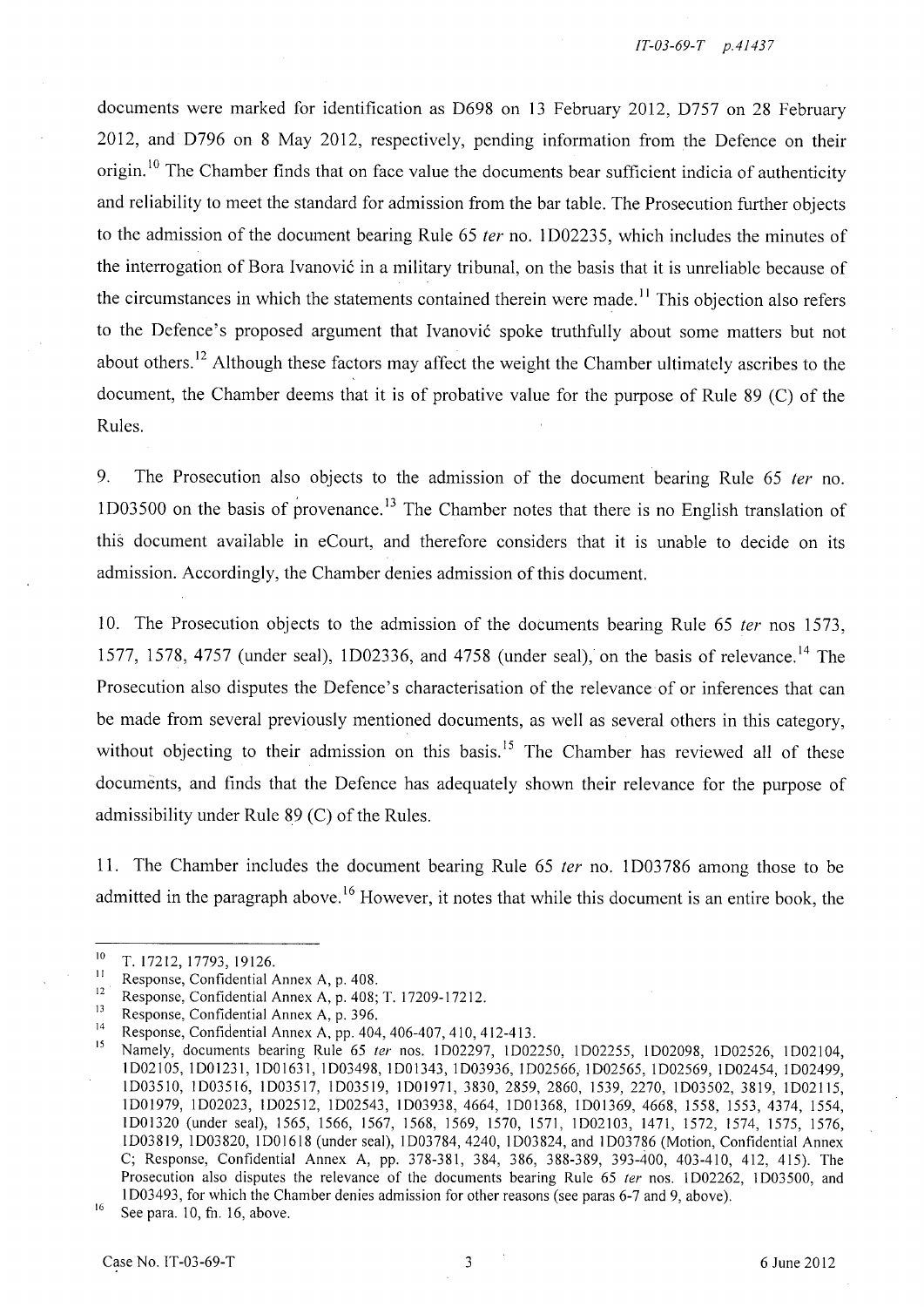*!T-03-69-T p.41436* 

translation thereof as provided in eCourt only comprises two pages which appear to translate a specific portion of the book.<sup>17</sup> As the substance of the Defence's submissions regarding this document pertains to that portion, the Chamber understands the Defence to seek admission only of this section of the book. As such, the Chamber requires the Defence to upload only the corresponding pages from the original book within a week of the date of this decision.

12. The Prosecution has noted that the documents bearing Rule 65 *ter* nos 4668 and 1 D02078 are in fact one and the same document. 18 In comparing these documents, the Chamber has found that they are indeed identical. Therefore, the Chamber will not consider the admission of the document bearing Rule 65 *ter* no. 1D02078 in this decision, having already considered the document bearing Rule 65 *ter* no. 4668. <sup>19</sup>

13. The Prosecution has also disputed the purported relevance of the document bearing Rule 65 *ter*  no. 1D02024, without objecting to its admission on this basis.<sup>20</sup> The Chamber notes that this document has already been admitted as D758 and therefore will not further consider admission of this document. $21$ 

14. Finally, the Prosecution objects to admission of the document bearing Rule 65 *ter* no. 1D03822, on the basis that the document, which is an interview with Borislav Pelević, should have been put to Pelević during his testimony.<sup>22</sup> The Chamber notes that the document would have been relevant in the context of Pelević's testimony, and that in seeking to admit the document through the bar table instead, the Defence has prevented the Prosecution from responding to its use of the document through cross-examination of Pelević. The Chamber will therefore deny admission of this document from the bar table.

15. For the foregoing reasons, the Chamber will deny the admission of the documents bearing Rule 65 *ter* nos lD02262, lD03493, lD03500, and lD03822, defer its decision on the document bearing Rule 65 *ter* no. lD02416, and admit all other documents in this category considered in this decision, having found that the Defence has shown with sufficient specificity (i) their relevance and probative value, and (ii) how they fit into the Defence case.

<sup>&</sup>lt;sup>17</sup> Motion, Confidential Annex C, pp. 105-106; Response, Confidential Annex A, pp. 413-414.

<sup>&</sup>lt;sup>18</sup> Response, Confidential Annex A, p. 390.

 $19$  See para. 10, fn. 16, above.

Response, Confidential Annex A, p. 411.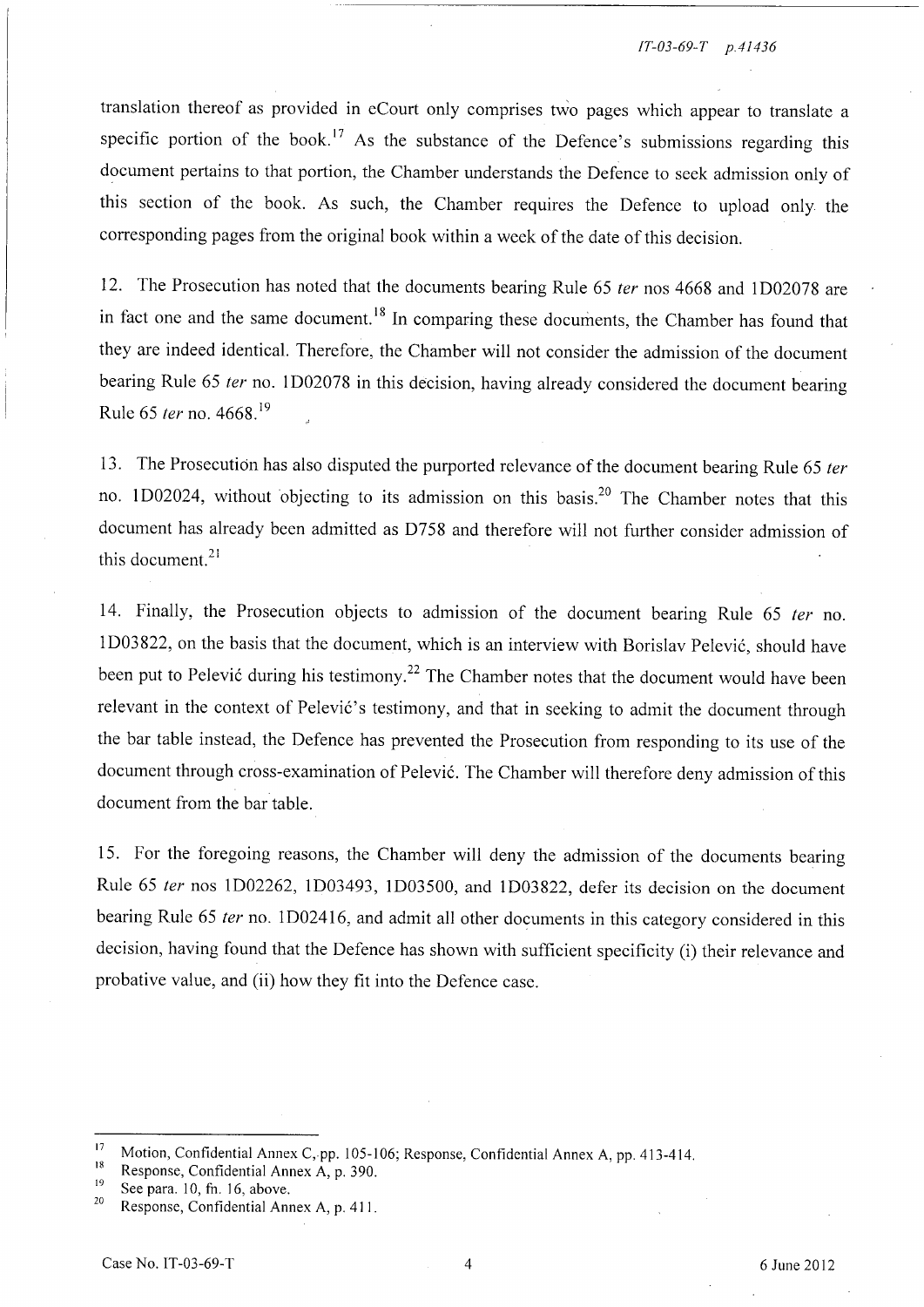*IT-03-69-T p.4J435* 

### *b. Bosanski Šamac*

16. The Prosecution objects to admission of the document bearing Rule 65 *ter* no. lD01295 onthe basis that it has received insufficient information as to provenance.<sup>23</sup> The Chamber notes that the document is dated 17 June 1992 and signed by Mitar Mitrović, Stevan Todorović and Milan Simić, and finds that on face value it bears sufficient indicia of authenticity and reliability to meet the standard for its admission from the bar table. However, the Chamber notes that not every issue regarding provenance, as disputed between the Prosecution and Defence, has been resolved, which could affect the weight the Chamber ultimately ascribes to the document.<sup>24</sup>

17. The Prosecution, while disputing their purported relevance as characterised by the Defence, does not object to the admission of the documents bearing Rule 65 *ter* nos 3589, 3758, 3765,1804, 4519, 4686, 1816, 1815, 1D01299, 3805, 1D01301, 3808, 3759, and 3664.<sup>25</sup> Upon review of these documents, the Chamber finds that the Defence has adequately shown their relevance for the purpose of admissibility under Rule 89 (C) of the Rules. The Chamber notes that while it is generally strict about the tendering of large documents from the bar table, it nevertheless includes 1 among those to be admitted the document bearing Rule 65 *ter* no. 3808, the original version of which is 20 pages long, as the Defence has provided clear guidance on the document's place in its case. 26

18. The Prosecution also disputes the purported relevance of the document bearing Rule 65 *ter* no. 2849, without objecting to its admission.<sup>27</sup> The Chamber notes that while the original version of this document is 40 pages long, what is presented in eCourt as a translation is in fact a four-page summary of specific portions. The Chamber will deny the admission of this document given that the content of the original and translated text do not reflect one another precisely.

19. For the foregoing reasons, the Chamber will deny the admission of the document bearing Rule *65 ter* no. 2849, and will admit all other documents in this category, having found that the Defence has shown with sufficient specificity (i) their relevance and probative value, and (ii) how they fit into the Defence case.

 $\frac{1}{22}$  T. 17897.

<sup>&</sup>lt;sup>22</sup> Response, Confidential Annex A, p. 413.

<sup>&</sup>lt;sup>23</sup> Response, Confidential Annex A, pp. 419-420.

<sup>&</sup>lt;sup>24</sup> Motion, Confidential Annex C, p. 111; Response, Confidential Annex A, p. 419.

<sup>&</sup>lt;sup>25</sup> Response, Confidential Annex A, pp. 416-424.<br>Motion Confidential Annex C, p. 114.

<sup>&</sup>lt;sup>26</sup> Motion, Confidential Annex C, p. 114.

<sup>27</sup>Response, Confidential Annex A, p. 425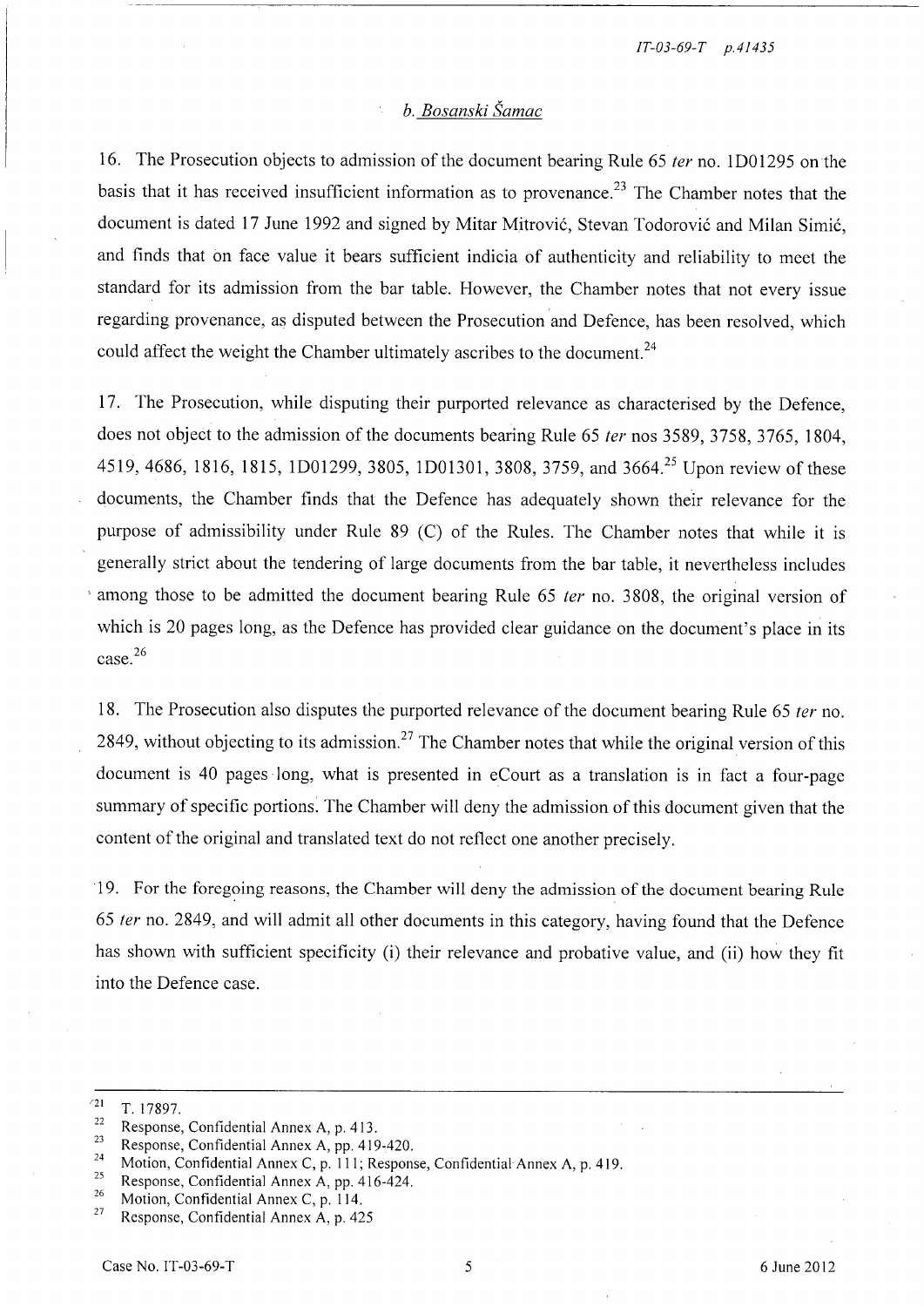*lT-03-69-T p.41434* 

#### c. *Other*

20. The Prosecution objects to the admission of the documents bearing Rule 65 *ter* nos 1 D02539 and 1D03501 on the basis that it has received insufficient information as to provenance.<sup>28</sup> The Chamber is not satisfied that it has sufficient indicia of the authenticity of the document bearing Rule 65 *ter* no. ID02539, which is an undated, unsigned, and unstamped page containing a few typewritten paragraphs without any indication of authorship. As such, the Chamber denies admission of this document. The Chamber finds that the document bearing Rule 65 *ter* no. lD03501 bears sufficient indicia of authenticity and reliability to meet the standard for admission from the bar table.

21. The Chamber notes that the Prosecution, while disputing their purported relevance as characterised by the Defence, does not object to the admission of the documents bearing Rule 65 *ter*  nos 2691-2692, 1D01372, lD03813, lD02067, 1556, 1559, lD02010, 1D01332, 1D02037, 1D03746, 1D03779, 1453, lD02853, 1D05309, 1D02323, and ID02324.29 Upon review of these documents and the Defence's submissions, the Chamber finds that the Defence has adequately shown their relevance for the purpose of admission under Rule 89 (C) of the Rules. It should be noted that the document bearing Rule 65 *ter* no. ID05309 does not appear on the Defence Rule 65 *ter* list.<sup>30</sup> However, the Prosecution does not object to the admission of this document, which was obtained from the OTP disclosure of 30 May 2008, and has had ample opportunity to review and provide detailed comments on its proposed admission. Therefore, the Chamber decides, *proprio motu,* to add this exhibit to the Defence Rule 65 *ter* exhibit list.

22. The Prosecution objects to the admission of the documents bearing Rule 65 *ter* nos 1D03146 (under seal), l D02850, and lD02852 on the basis that they contain redactions, and requests that unredacted versions thereof be submitted.<sup>31</sup> The Chamber notes that it is unclear whether the blacked-out "redacted" portion towards the beginning of the document bearing Rule 65 *ter* no. I D03I46 in fact obscures any text, although the text at the end of the document ends mid-sentence, rendering it apparently incomplete. Moreover, the Defence has listed each of the documents bearing Rule 65 *ter* nos 1D02850 and 1D02852 not only as "Redacted" but also as an "Excerpt".<sup>32</sup> Finally, the Chamber notes that while the document bearing Rule 65 *ter* no. 1D02353 (under seal) includes two paragraphs that are partially illegible due to text being covered by an illegible photocopied

<sup>&</sup>lt;sup>28</sup> Response, Confidential Annex A, pp. 453, 458.

<sup>&</sup>lt;sup>29</sup> Response, Confidential Annex A, pp. 452-459, 462-463.

 $30$  Motion, Confidential Annex C, p. 146; Response, Confidential Annex A, p. 462.

<sup>&</sup>lt;sup>31</sup> Response, Confidential Annex A, pp. 459-461.

Motion, Confidential Annex C, pp. 144-145.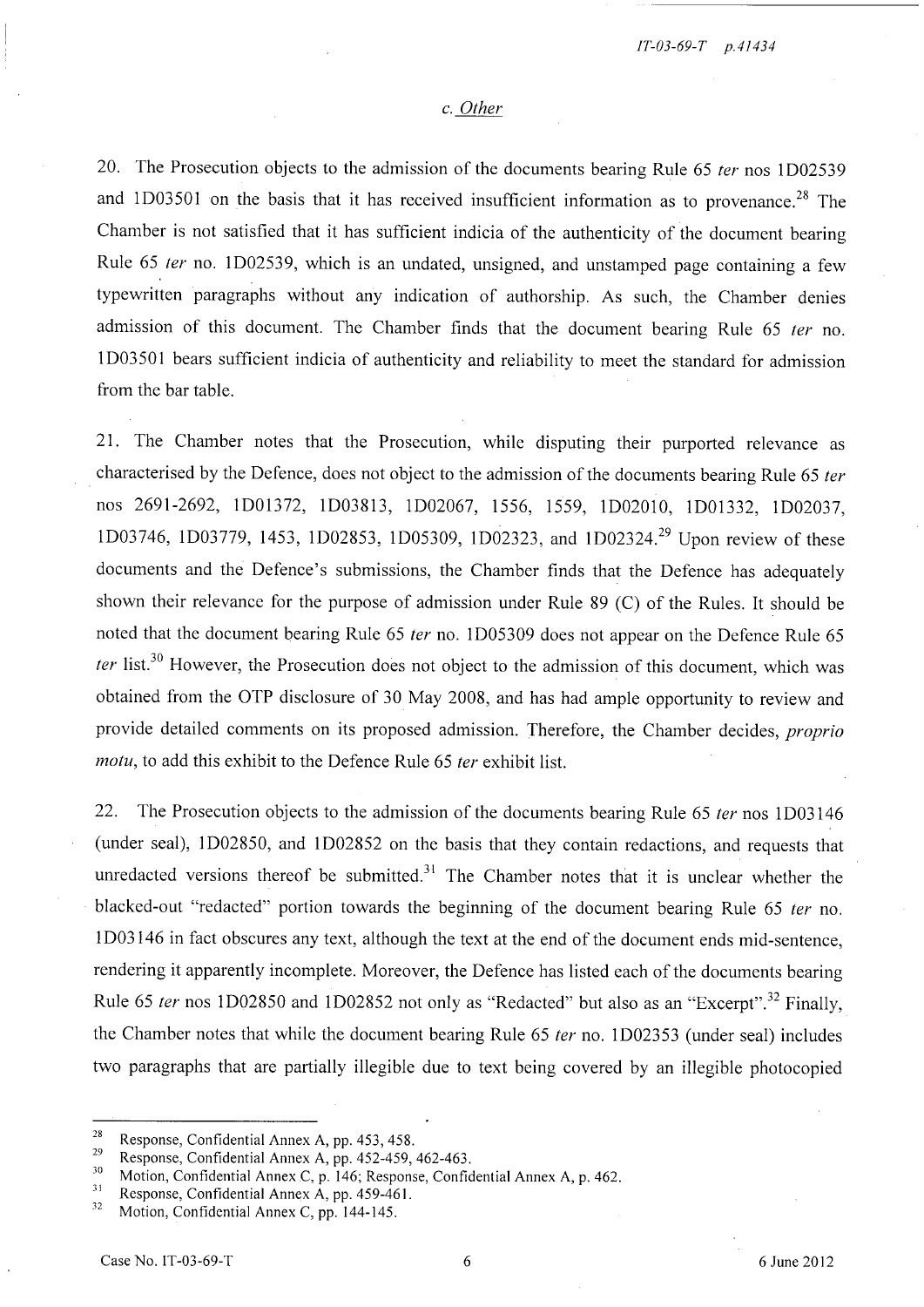handwritten note, and is listed as "Redacted" in the Motion, the Prosecution has not objected to admission of this document on the basis of redactions.<sup>33</sup> The Chamber will consider this document along with the other "Redacted" documents in light of the comments below.

23. The Chamber has previously indicated that the nature and extent of any permanent redactions in a given document are relevant factors in determining admissibility.<sup>34</sup> In the past, the Chamber has admitted redacted documents where there have been no objections to the redactions.<sup>35</sup> Generally; it is preferable for a tendering party to provide the unredacted version of a document where it is available, as the very nature of redacted documents renders the determination of their relevance and probative value difficult. Where an unredacted version of a document exists but the tendering party elects to tender the redacted version, this will be a factor weighing heavily against the admissibility of that document. As such, it is the duty of the tendering party to explain in its tendering motion (i) why it is submitting the redacted version and (ii) the nature and extent of the redactions, if known. In the event that a document has been permanently redacted, the tendering party should make clear in its tendering motion that the document is permanently redacted. In circumstances where the Chamber is satisfied that the document is permanently redacted, the Chamber will consider the nature and extent of the redactions in order to determine admissibility.<sup>36</sup>

24. For the foregoing reasons, the Chamber will deny admission of the "Redacted" documents bearing Rule 65 *ter* nos lD03146 (under seal), 1002850, lD02852, and lD02353 (under seal), as well as the document bearing Rule 65 *ter* no. lD02539. The Chamber will admit all other documents in this category, having found that the Defence has shown with sufficient specificity (i) the relevance and probative value of these documents, and (ii) how they fit into the Defence case.

#### *Final Remarks*

25. Lastly, the Chamber observes that a number of documents admitted have been introduced in order to show a *negative,* i.e. that something did *not* occur because the document made no reference to it. When such documents are tendered from the bar table, if viewed in isolation and without context provided by a tendering witness, there is a risk that less weight will ultimately be ascribed to them by the Chamber. In order to properly determine the weight of documents for which a negative inference is sought, the Chamber encourages the Defence, by providing clear references to

<sup>33</sup> Motion, Confidential Annex C, p. 137; Response, Confidential Annex A, pp. 453-454.

Decision on Prosecution's Revised First Motion for Admission of Exhibits from the Bar Table, 3 February 2011, para. 24:

<sup>&</sup>lt;sup>35</sup> See for example the admission of D647, T. 18754-18755.

<sup>36</sup> Fifth Decision on the Defence Bar Table Motion of 17 February 2012, 24 May 2012, para. 9; T.15l33-15134, 18690-18691; Decision on Prosecution's Revised First Motion for Admission of Exhibits from the Bar Table, 3 February 2011, para. 24.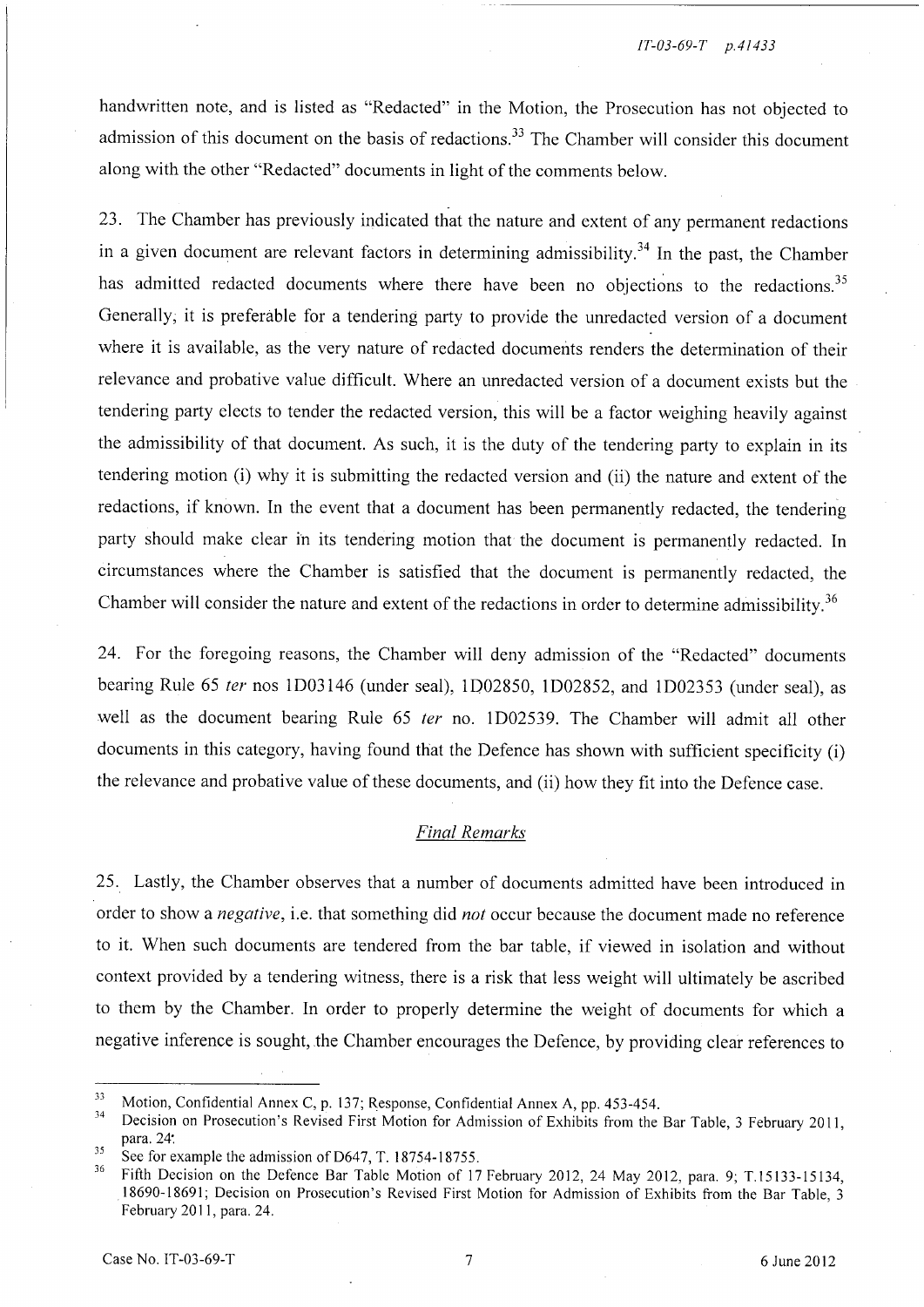these documents in its final brief, to elaborate on the conclusions, if any, it invites the Chamber to draw from them (collectively and/or individually), including, if appropriate, an explanation of how they refute the Prosecution evidence regarding the same issues.

# **DISPOSITION**

26. For the foregoing reasons, the Chamber **GRANTS** the Motion **IN PART,** and

- (i) **ADMITS** into evidence the documents bearing Rule 65 *ter* nos 1D02297, 1D02250, 1D02255, 1D02098, 1D02526, ID02104, lD02105, lD01631, lD03498, lD01343, lD03936, lD02566, 1D02565, 1D02569, lD02499, lD03510, 1D03516, lD03517, lD03519, lD02235 (MFI D698), lD02454 (MFI D757), lD01231 (MFI D796), 1573, 1577, 1578, 4757 (under seal), lD02336, 4758 (under seal), lD01971, 3830, 2859, 2860, 1539,2270, lD03502, 3819, lD02115, lD01979, lD02023, lD02512, 1D02543, lD03938, 4664, lD01368, lD01369, 4668, 155'8, 1553, 4374, 1554, lD01320 (under seal), 1565, 1566, 1567, 1568, 1569, 1570, 1571, lD02103, 1471, 1572, 1574, 1575, 1576, lD03819, 1D03820, lD01618 (under seal), 1D03784, 4240, 1D03824, 1D03786, lD01295, 3589, 3758, 3765,1804,4519,4686,1816,1815, 1D01299, 3805, lD01301, 3808, 3759, 3664, 1D03501, 2691, 2692, 1D01372, 1D03813, 1D02067, 1556, 1559, lD02010, 1D01332, lD02037, 1D03746, 1D03779, 1453, 1D02853, 1D05309, lD02323, and 1D02324;
- (ii) **INSTRUCTS** the Defence to upload into eCourt only those pages from the original document bearing Rule 65 *ter* no. 1D03786 that correspond with the translation provided within one week from the date of this decision;
- (iii) **INSTRUCTS** the Registry to attach this revised original version of the document bearing Rule 65 *ter* no. 1D03786 to the English translation once received;
- (iv) **INSTRUCTS** the Defence to upload into eCourt a corrected translation of the document bearing Rule 65 *ter* no. lD02499, within one week from the date of this decision;
- (v) **INSTRUCTS** the Registry to attach this revised translation of the document bearing Rule 65 *ter* no. lD02499 to the original version once received;
- (vi) **INSTRUCTS** the Defence to upload into eCourt the original versions of the documents bearing Rule 65 *ter* nos lD03510, lD03516, lD03517, and lD03519 within one week from the date of this decision;